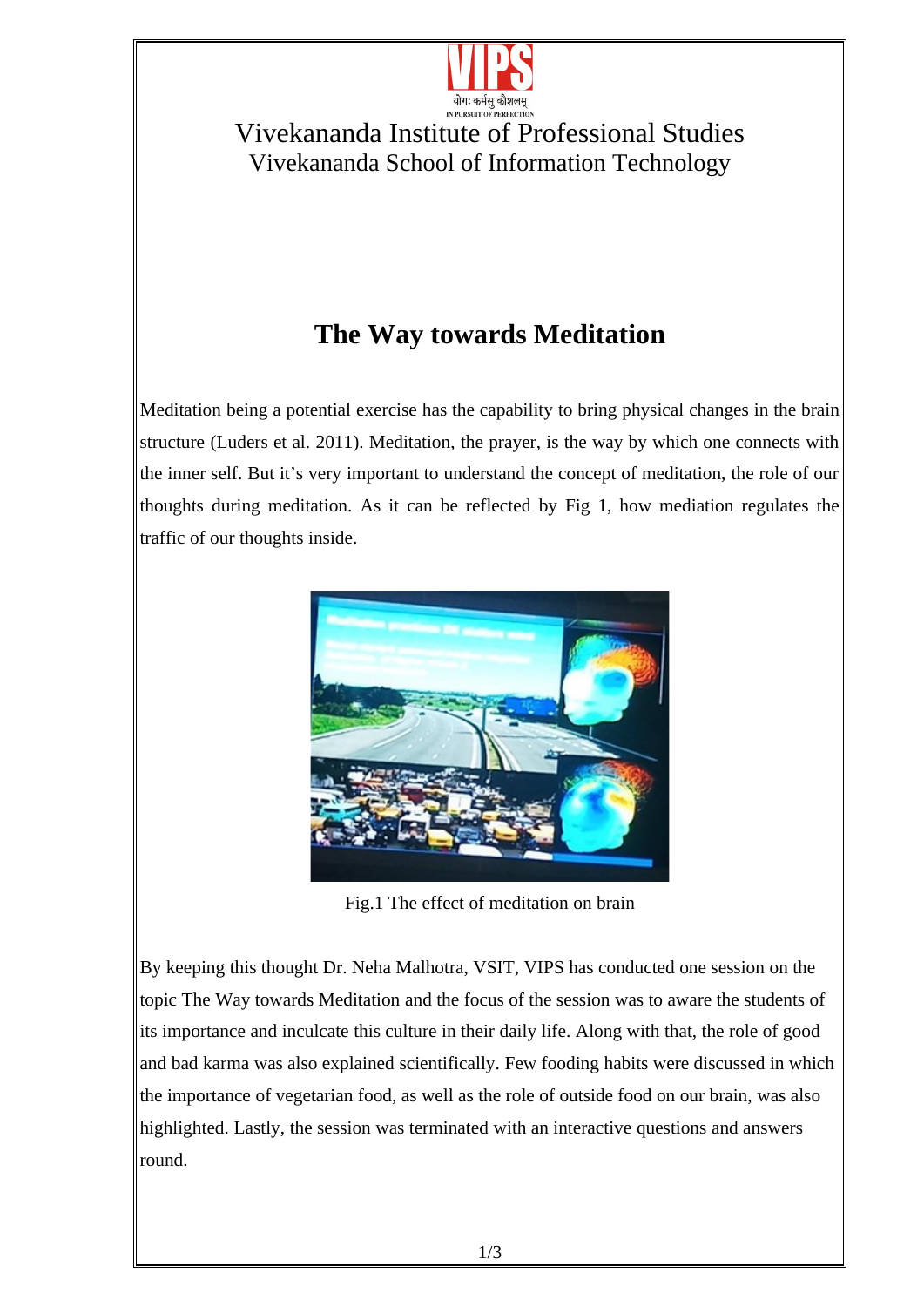

Vivekananda Institute of Professional Studies Vivekananda School of Information Technology

**Flyer**